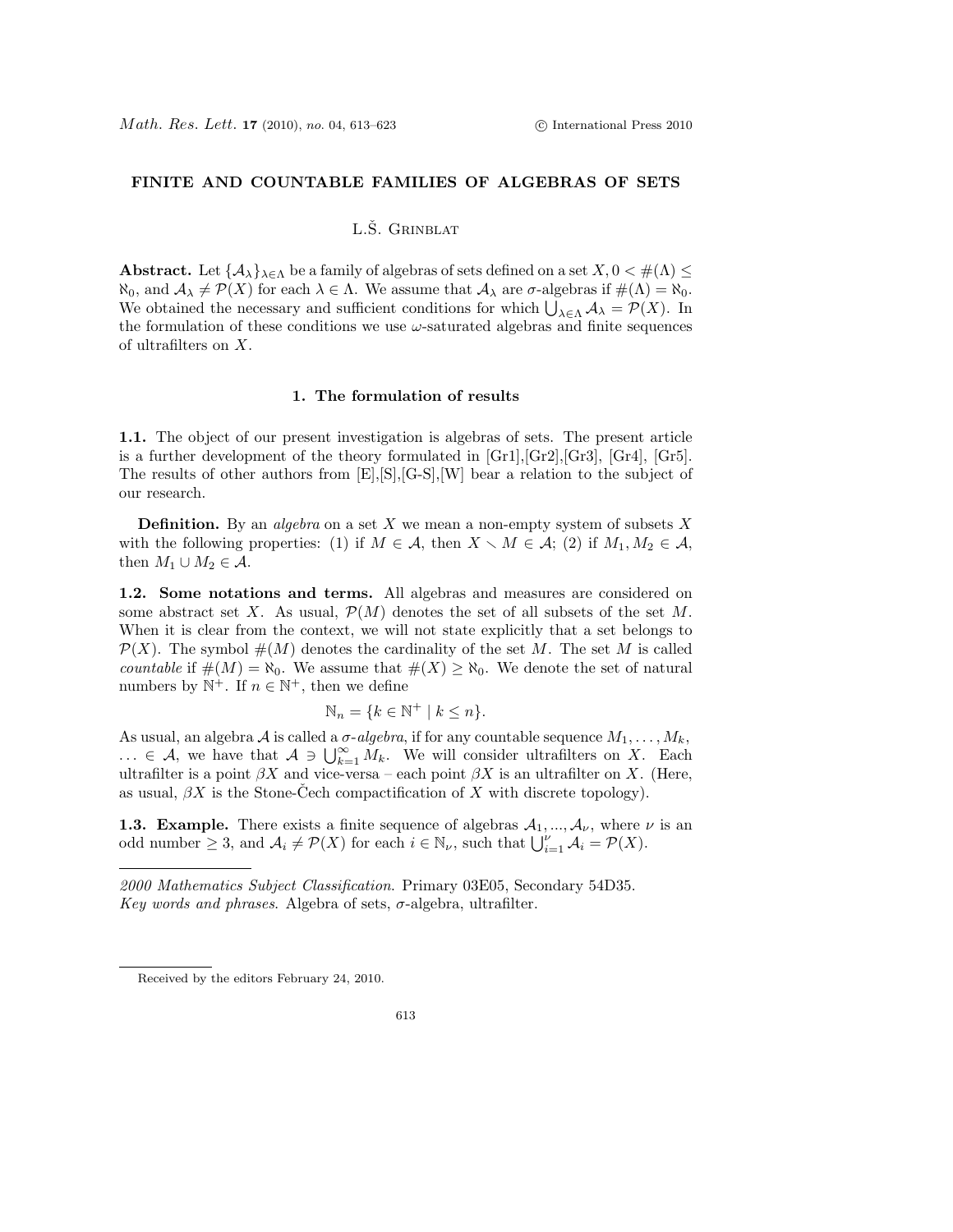**Construction.** Consider pairwise distinct ultrafilters  $a_1, ..., a_{\nu}$ . Let  $a_{\nu+1} = a_1$ . For any  $i \in \mathbb{N}_{\nu}$  we construct the algebra

$$
\mathcal{A}_i = \{ Q \in \mathcal{P}(X) \mid \text{ either } Q \in a_i, a_{i+1} \text{ or } Q \notin a_i, a_{i+1} \}.
$$

We shall see that there is a close connection between this simple example and results which we want to prove.

**1.4 Definition.** We say that a pair  $\{\mathfrak{A}, A\}$ , where  $\mathfrak{A}$  is a family of algebras and A is a set of ultrafilters, forms a cycle, if the following conditions hold:

- 1) A is a finite sequence of algebras  $A_1, ..., A_{\nu}$  and  $\nu$  is an odd number  $\geq 3$ ;
- 2) A is a set of pairwise distinct ultrafilters  $a_1, ..., a_{\nu}$  (let  $a_{\nu+1} = a_1$ );
- 3) if  $i \in \mathbb{N}_{\nu}, Q \in a_i$  and  $Q \notin a_{i+1}$ , then  $Q \notin A_i$ .

**1.5. Definition.** Let  $\{\mathcal{A}_{\lambda}\}_{\lambda \in \Lambda}$  be a family of algebras. We say that this family has a cycle if there exists a pair  $\{\mathfrak{A}, A\}$  forming the cycle;  $\mathfrak{A} = \{\mathcal{A}_{\lambda_1}, ..., \mathcal{A}_{\lambda_n}\}$ , and  $\lambda_1, ..., \lambda_n$  are pairwise distinct indices from  $\Lambda$ .

**1.6. Definition.** Let  $\{\mathcal{A}_{\lambda}\}_{\lambda \in \Lambda}$  be a family of algebras having a countable sequence cycles  $\{\mathfrak{A}_1, A_1\}, \ldots, \{\mathfrak{A}_k, A_k\}, \ldots$ . We say that this sequence is a *countable splitting* sequence if for each  $n \in \mathbb{N}^+$  the following conditions hold:

$$
(1) \quad \mathfrak{A}_{n+1} \smallsetminus \bigcup_{k=1}^{n} \mathfrak{A}_k \neq \emptyset \quad ; \quad (2) \quad A_{n+1} \smallsetminus \bigcup_{k=1}^{n} A_k \neq \emptyset \; .
$$

1.7. The next definition was introduced by other authors long before the publication of [Gr1].

**Definition.** An algebra is said to be  $\omega$ -saturated if there does not exist an infinite number of pairwise disjoint sets not belonging to it.

Later on it becomes clear that an algebra  $A$  is  $\omega$ -saturated if and only if there exists a finite set of ultrafilters  $G$  such that if  $M$  belongs to all ultrafilters from  $G$ , then  $M \in \mathcal{A}$ .

**1.8. Definition.** A family of algebras is said to be *strongly cyclical*, if it has a cycle containing only  $\omega$ -saturated algebras.

**1.9. Definition.** A cycle  $\{\mathfrak{A}, A\}$ , where  $\mathfrak{A} = \{A_1, ..., A_\nu\}$ , is said to be a  $\omega$ -cycle, if each pair  $(A_1, A_2), (A_2, A_3), ..., (A_{\nu-1}, A_{\nu}), (A_{\nu}, A_1)$  contains an  $\omega$ -saturated algebra. It is clear that the majority algebras from  $\mathfrak A$  are  $\omega$ -saturated. If algebras from  $\mathfrak A$ 

are  $\sigma$ -algebras, then all ultrafilters from A are irregular (see Sections 2.4, 2.11).

1.10. In this and in the following section we present theorems about necessary conditions for our results.

**Theorem.** Let  $\mathfrak{A} = {\mathcal{A}_k}_{k \in \mathbb{N}_n}$  be a family of algebras,  $\mathcal{A}_k \neq \mathcal{P}(X)$  for each  $k \in \mathbb{N}_n$ and  $\bigcup_{k=1}^{n} \mathcal{A}_k = \mathcal{P}(X)$ . Then  $\mathfrak{A}$  is strongly cyclical.

**1.11. Theorem.** Let  $\mathfrak{A} = {\{\mathcal{A}_k\}}_{k \in \mathbb{N}^+}$  be a family of  $\sigma$ -algebras,  $\mathcal{A}_k \neq \mathcal{P}(X)$  for each  $k \in \mathbb{N}^+$  and  $\bigcup_{k=1}^{\infty} A_k = \mathcal{P}(X)$ . Then, if  $\mathfrak A$  is not strongly cyclical, it has countable splitting sequence of  $\omega$ -cycles.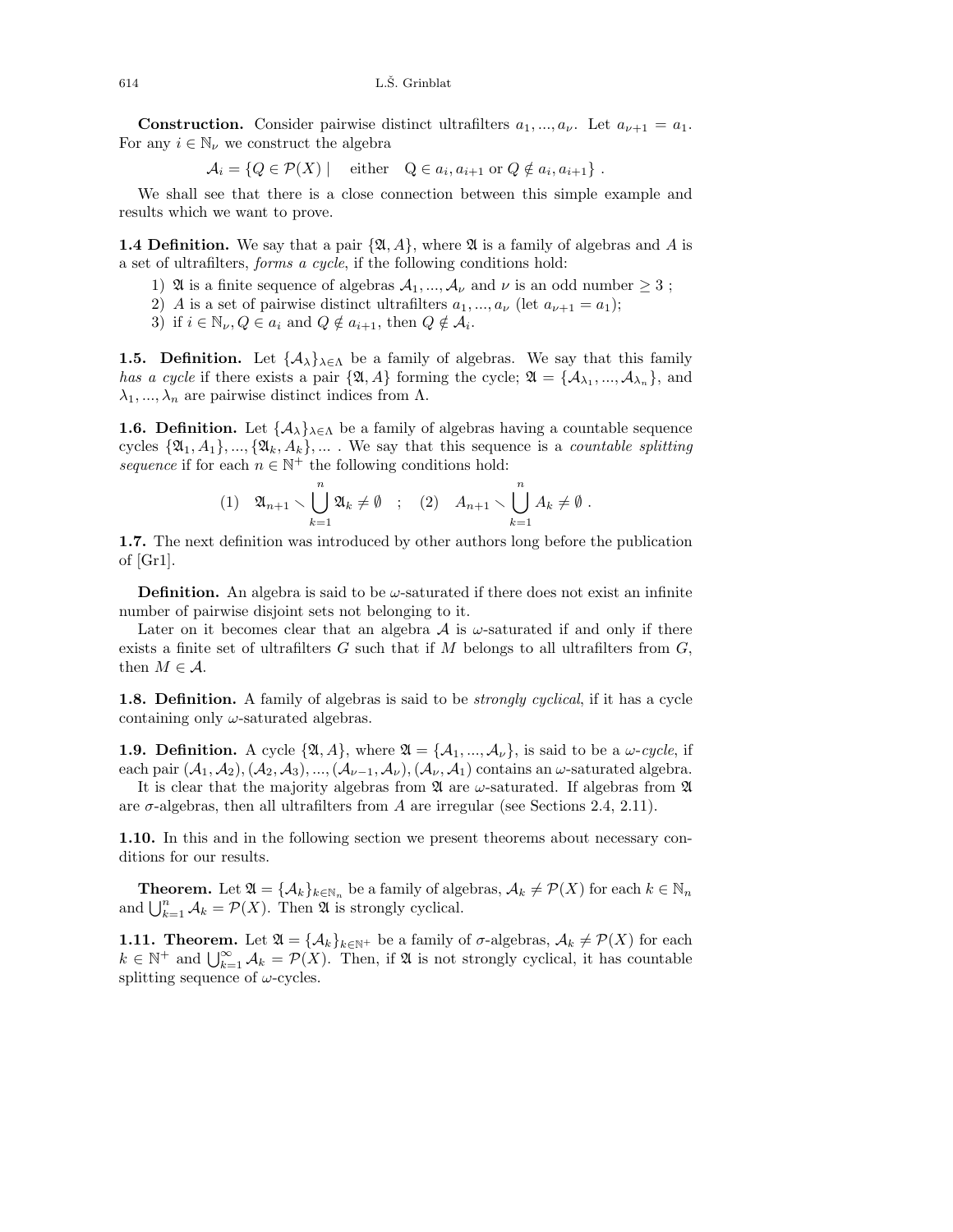1.12. Remark. Using the notation of absolute introduced by Gleason in [Gl] we can construct the family of algebras  $\{\mathcal{B}_k\}_{k\in\mathbb{N}^+}$  possessing the following properties: each algebra is not  $\omega$ -saturated, not  $\sigma$ -algebra and  $\bigcup_{k=1}^{\infty} \mathcal{B}_k = \mathcal{P}(X)$  (see [Gr2], Chapter 5). Therefore in Theorem 1.11 we consider a family of  $σ$ -algebras.

**1.13. Definition.** We say that an algebra  $\beta$  is the *extension* of an algebra  $\mathcal A$  if  $\mathcal{B} \supset \mathcal{A}$ , and  $\mathcal{B} \neq \mathcal{P}(X)$  if  $\mathcal{A} \neq \mathcal{P}(X)$ . We say that a family of algebras  $\{\mathcal{B}_{\lambda}\}_{\lambda \in \Lambda}$  is the extension of a family of algebras  $\{\mathcal{A}_{\lambda}\}_{\lambda \in \Lambda}$  if  $\mathcal{B}_{\lambda}$  is the extension of  $\mathcal{A}_{\lambda}$  for each  $\lambda \in \Lambda$ . We say that an algebra  $\beta$  is the  $\sigma$ -extension of an algebra  $\mathcal A$  if  $\beta$  is the extension of A and B is a  $\sigma$ -algebra. Accordingly, we say that a family of algebras  $\{\mathcal{B}_{\lambda}\}_{\lambda \in \Lambda}$  is the σ-extension of a family of algebras {Aλ}λ∈Λ.

1.14. In this and in the following section we present theorems about sufficient conditions for our results.

**Theorem.** Let  $\mathfrak{A} = {\mathcal{A}_k}_{k \in \mathbb{N}_n}$  be a family of algebras and  $\bigcup_{k=1}^n \mathcal{A}_k \neq \mathcal{P}(X)$ . Then there exists an extension  $\mathfrak{B}$  of  $\mathfrak{A}$  such that  $\mathfrak{B}$  has no cycle.

**1.15. Theorem.** Let  $\mathfrak{A} = {\{\mathcal{A}_k\}}_{k \in \mathbb{N}^+}$  be a family of  $\sigma$ -algebras and  $\bigcup_{k=1}^{\infty} \mathcal{A}_k \neq \mathcal{P}(X)$ . Then there exists a  $\sigma$ -extension  $\mathfrak{B}$  of  $\mathfrak A$  such that  $\mathfrak B$  has no cycle.

1.16. Using Theorems 1.10 and 1.14 we can formulate the main result about finite families of algebras.

**Theorem.** Let  $\mathfrak{A} = {\mathcal{A}_k}_{k \in \mathbb{N}_n}$  be a family of algebras, and  $\mathcal{A}_k \neq \mathcal{P}(X)$  for each  $k \in \mathbb{N}_n$ . Then we have:  $\bigcup_{k=1}^n \mathcal{A}_k = \mathcal{P}(X)$  if and only if any extension of  $\mathfrak{A}$  is strongly cyclical.

1.17. Using Theorems 1.11 and 1.15 we can formulate the main result about countable families of  $\sigma$ -algebras.

**Theorem.** Let  $\mathfrak{A} = {\mathcal{A}_k}_{k\in\mathbb{N}^+}$  be a family of  $\sigma$ -algebras, and  $\mathcal{A}_k \neq \mathcal{P}(X)$  for each  $k \in \mathbb{N}^+$ . Then we have:  $\bigcup_{k=1}^{\infty} A_k = \mathcal{P}(X)$  if and only if for any  $\sigma$ -extension  $\mathfrak{B}$  of  $\mathfrak{A}$ one of the following two conditions holds:

- (1)  $\mathfrak{B}$  is strongly cyclical;
- (2)  $\mathfrak{B}$  is not strongly cyclical, and  $\mathfrak{B}$  has countable splitting sequence of  $\omega$ -cycles.

## 2. On necessary conditions

2.1. In the first 13 sections of this chapter we present information from [Gr1] and [Gr2]. In this section we provide the important statement used in our previous publications. Consider an algebra A. Two ultrafilters  $a \neq b$  are said to be A-equivalent if for any  $M \in \mathcal{A}$  we have that  $M \in a, b$  or  $M \notin a, b$ . The A-equivalent relation is symmetric and transitive. If  $a, b$  are A-equivalent ultrafilters then we say that a has an A-equivalent ultrafilter b, or a is A-equivalent to b. It is clear that if  $\mathcal{A} = \mathcal{P}(X)$ , then A-equivalent ultrafilters do not exist. It is not complicated to prove that  $Q \notin \mathcal{A}$ if and only if there exist A-equivalent ultrafilters a, b such that  $Q \in a, X \setminus Q \in b$ .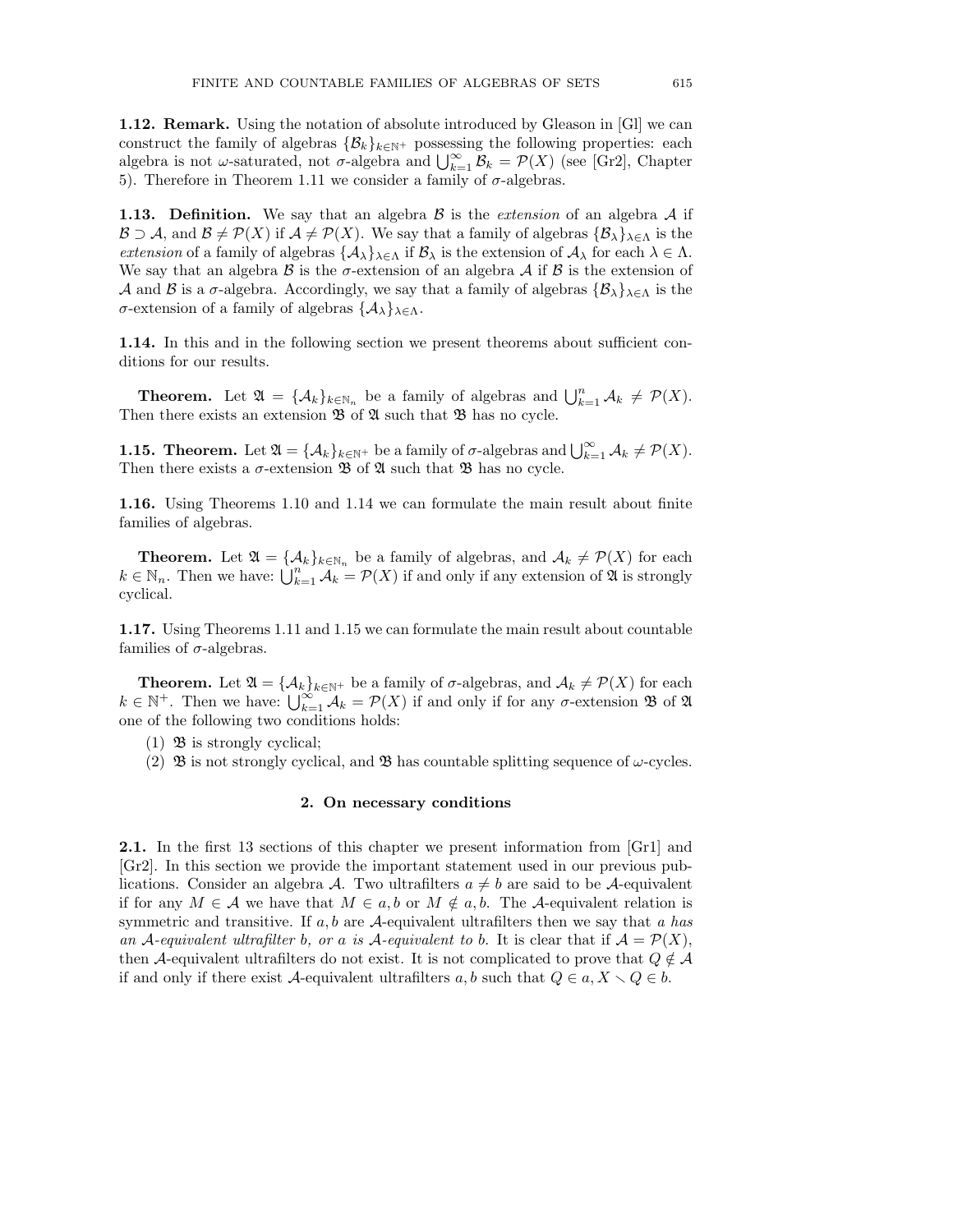**Main Statement.** Let  $\{A_k\}_{\lambda \in \Lambda}$  be a family of algebras. Then  $\bigcup_{\lambda \in \Lambda} A_\lambda \neq \mathcal{P}(X)$ if and only if there exist closed disjoint sets  $S, T \subset \beta X$  and for each  $\lambda \in \Lambda$  the following is true: there exist  $A_{\lambda}$ -equivalent ultrafilters  $s_{\lambda}, t_{\lambda}$  such that  $s_{\lambda} \in S$  and  $t_{\lambda} \in T$ .

**2.2.** Consider a family of algebras  $\{\mathcal{A}_k\}_{k\in\mathbb{N}_n}$ . By the Main Statement 2.1  $\bigcup_{k=1}^n \mathcal{A}_k \neq$  $\mathcal{P}(X)$  if and only if there exist two disjoint sets  $S_n, T_n \subset \beta X$  such that:

- $S_n = \{s_1, ..., s_i, ..., s_n\}$ , where in general it is possible that  $s_i = s_j (i \neq j)$ ;
- $T_n = \{t_1, ..., t_i, ..., t_n\}$ , where in general it is possible that  $t_k = t_l (k \neq l)$ ;
- $s_i, t_i$  are  $A_i$  equivalent ultrafilters for each  $i \in \mathbb{N}_n$ .

**2.3. Definition.** Consider an algebra  $A$ ; the set

 ${a \in \beta X \mid a \text{ has } \mathcal{A}$-equivalent ultrafilter}$ 

is called the kernel of the algebra  $A$  and is denoted by ker  $A$ .

If an algebra  $\mathcal{A} = \mathcal{P}(X)$ , then ker  $\mathcal{A} = \emptyset$ . If an algebra  $\mathcal{A} \neq \mathcal{P}(X)$ , then  $\#(\ker \mathcal{A}) \ge$ 2. An algebra A is  $\omega$ -saturated if and only  $\#(\ker A) < \aleph_0$ ; the minimal set G from Section 1.7 is ker  $\mathcal{A}$ .

**2.4. Notation:** if  $M \subset \beta X$ , then by  $\overline{M}$  we denote the close M in  $\beta X$ .

**Definition.** A point  $a \in \beta X$  is said to be *irregular* if for any countable sequence of sets  $M_1, ..., M_k, ... \subset \beta X$  such that  $a \notin \overline{M}_k$  for all k, we have that  $a \notin \bigcup M_k$ . A point of  $\beta X$  is said to be *regular* if it is not irregular.

Since a point of  $\beta X$  is an ultrafilter on X and vice versa, an ultrafilter on X is a point of  $\beta X$ , we will use the notion of the *irregular (regular) ultrafilter* along with the notion of the irregular (regular) point. All points of  $X$  are irregular. Just a few words about irregular points in  $\beta X \setminus X$ . The superposition of the absence of irregular points in  $\beta X \setminus X$  at an arbitrary cardinality of X is consistent, as is known, with the usual axioms of set theory. However, it is possible to construct models with irregular points in  $\beta X \setminus X$  when the cardinality of X is "very large".

**2.5. Definition.** An algebra A is said to be simple, if there exists  $Z \subset \beta X$  such that:

(1)  $0 < \#(Z) \leq \aleph_0$ ;

- (2) all points of Z are irregular;
- (3) ker  $A \subset \overline{Z}$ .

**2.6. Remark.** By virtue of Definition 2.5 the algebra  $\mathcal{P}(X)$  is simple.

2.7. The following theorem was proved in [Gr1], Chapter 5.

**Theorem.** Let  $\{\mathcal{A}_k\}_{k\in\mathbb{N}^+}$  be a family of  $\sigma$ -algebras, and let

 $\left| \int \mathcal{A}_k \: | \: \mathcal{A}_k \right|$  is a simple algebra  $\} \neq \mathcal{P}(X)$ .

Then  $\bigcup_{k=1}^{\infty} A_k \neq \mathcal{P}(X)$ .

2.8. Remark. The Gitik-Shelah theorem [G-S] is essentially used in the proof of Theorem 2.7. We now formulate the deep theorem of Gitik-Shelah.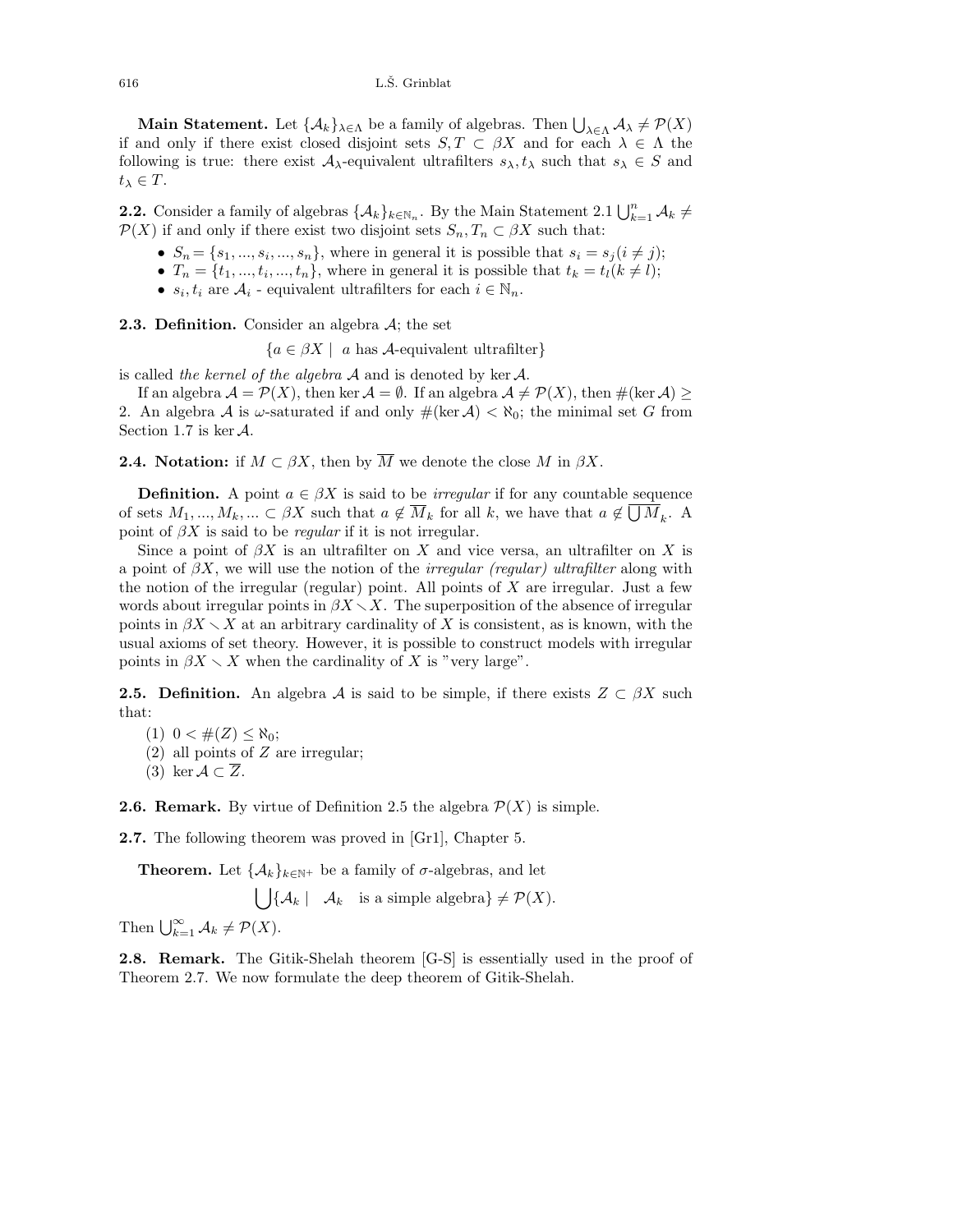Given countable sequence of  $\sigma$ -additive measures  $\mu_1, ..., \mu_k, ...$  on  $X, \#(X) = 2^{\aleph_0}$ , and such that for each  $k \in \mathbb{N}^+$  the following conditions hold:

- (1)  $\mu_k({x}) = 0$  if  $x \in X$ ;
- (2)  $\mu_k(X) = 1;$
- (3) if M is  $\mu_k$  measurable set, then either  $\mu_k(M) = 0$  or  $\mu_k(M) = 1$ .

Then there exists a set that is nonmeasurable with respect to each of these measures.

2.9. Definition. The set

 ${a \in \text{ker } \mathcal{A} \mid a \text{ is an irregular point}}$ 

is called the *spectrum* of an algebra  $A$  and is denoted by  $spA$ .

2.10. The proof of the lemma below can be found in [Gr2], Chapter 7.

**Lemma.** If A is a simple  $\sigma$ -algebra, then ker  $A \subset \overline{spA}$ .

**2.11. Remark.** If an  $\omega$ -saturated algebra  $\mathcal A$  is a  $\sigma$ -algebra, then  $\mathcal A$  is simple and ker  $A = spA$ . It is clear that if all algebras of an  $\omega$ -cycle are  $\sigma$ -algebras, then all ultrafilters of this cycle are irregular.

**2.12. Definition.** A simple but not  $\omega$ -saturated algebra is called *strictly simple*.

2.13. Let us mention the next simple lemma.

**Lemma.** Let A be a strictly simple  $\sigma$ -algebra, and M a finite set such that  $M \subset sp\mathcal{A}$ . Then there exist  $\mathcal{A}$ -equivalent ultrafilters a, b such that  $a, b \in sp\mathcal{A} \setminus M$ .

2.14. In this and the following section we prove Theorem 1.10.

**Theorem.** Let  $\mathfrak{A} = {\mathcal{A}_k}_{k\in\mathbb{N}_n}$  be a family of algebras,  $\mathcal{A}_k \neq \mathcal{P}(X)$  for each  $k \in \mathbb{N}_n$ , and  $\bigcup_{k=1}^n \mathcal{A}_k = \mathcal{P}(X)$ . Then  $\mathfrak{A}$  has a cycle.

**Proof.** Let m be the maximum natural number such that  $\bigcup_{k=1}^{m} A_k \neq \mathcal{P}(X)$  and  $\bigcup_{k=1}^{m+1} A_k = \mathcal{P}(X)$ . It is clear that  $m \geq 2$  and for algebras  $A_1, ..., A_m$  there exist the corresponding sets  $S_m, T_m$  (see Section 2.2);

$$
S_m = \{s_1, ..., s_m\},\,
$$
  

$$
T_m = \{t_1, ..., t_m\}
$$

etc. Let a, b be  $\mathcal{A}_{m+1}$ -equivalent ultrafilters. It is clear that either  $a, b \in S_m$  or  $a, b \in$  $T_m$ . (If we suppose the contrary, then it is possible to construct the corresponding sets  $S_{m+1}, T_{m+1}$ , and  $\bigcup_{k=1}^{m+1} A_k \neq \mathcal{P}(X)$ ). Let  $a, b \in S_m$ . Setting

$$
S^{(1)} = \{a\},
$$
  
\n
$$
T^{(1)} = \{t_k \in T_m \mid s_k = a\},
$$
  
\n
$$
S^{(2)} = \{s_k \in S_m \mid t_k \in T^{(1)}\}
$$

etc. It is clear that  $S^{(1)} \subset S^{(2)} \subset \ldots$ , and  $T^{(1)} \subset T^{(2)} \subset \ldots$ . Consider two cases:

(1) there exists minimal  $\nu$  such that  $b \in S^{(\nu)}$ ;

(2) such  $\nu$  does not exist.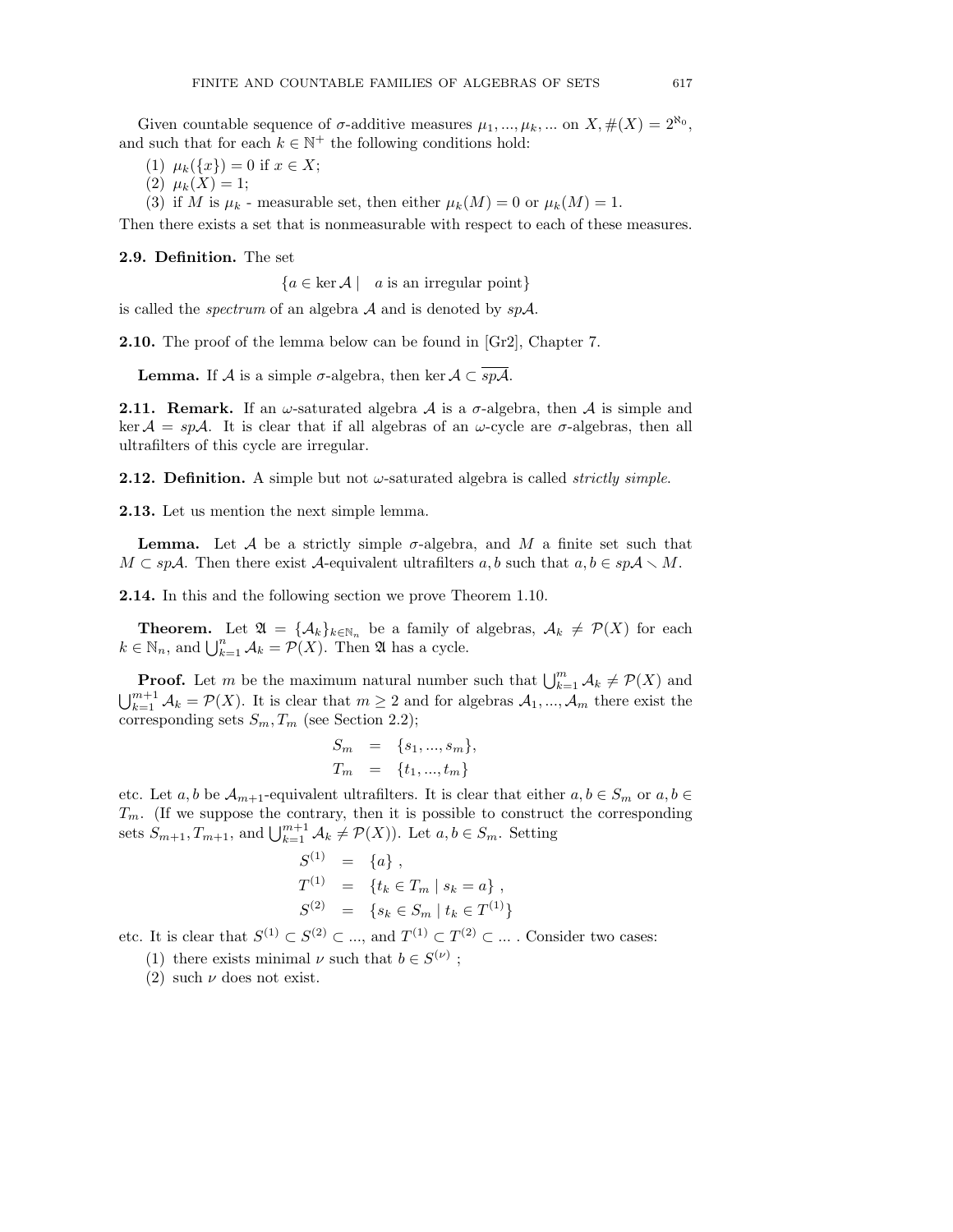$618$  L.S. Grinblat

Suppose that (2) holds. We continue this process to construct sets  $S^{(i)}, T^{(j)}$ , until it terminates. Let  $S_*$  denote the last set  $S^{(i)}$ . Let  $T_*$  denote the last set  $T^{(j)}$ . Each  $s_k \in$  $S_*$  we denote by  $t_k$ , and each set  $t_k \in T_*$  we denote by  $s_k$ . Put  $s_{m+1} = b$ ,  $t_{m+1} = a$ . Other  $s_k$  and  $t_k$  do not change the notations. We constructed the corresponding sets  $S_{m+1}, T_{m+1}$ , and therefore  $\bigcup_{k=1}^{m+1} A_k \neq \mathcal{P}(X)$ . We arrive at the contradiction. So, the case  $(1)$  is true. There exist pairwise distinct numbers

$$
k_1, k_2, ..., k_{2\nu-2} \in \mathbb{N}_m,
$$

and pairwise distinct ultrafilters

$$
a = s_{k_1}, s_{k_3} \in S^{(2)}, \dots, s_{2\nu - 3} \in S^{(\nu - 1)}, b = s_{2\nu - 2} \in S^{(\nu)},
$$

and pairwise distinct ultrafilters

$$
t_{k_2} \in T^{(1)}, ..., t_{2\nu-2} \in T^{(\nu-1)}
$$

such that

 $s_{k_1}, t_{k_2}$  are  $A_{k_1}$ -equivalent ultrafilters  $(t_{k_1} = t_{k_2})$ ,  $t_{k_2}, s_{k_3}$  are  $A_{k_2}$ -equivalent ultrafilters  $(s_{k_2} = s_{k_3})$ , . . . . . . . . . .  $s_{k_{2\nu-3}},t_{k_{2\nu-2}}$  are  $\mathcal{A}_{2\nu-3}$ -equivalent ultrafilters  $(t_{k_{2\nu-3}}=t_{k_{2\nu-2}})$ ,  $t_{k_{2\nu-2}}$ ,  $s_{k_{2\nu-2}}$  are  $A_{2\nu-2}$ -equivalent ultrafilters.

In addition, a and b and  $\mathcal{A}_{m+1}$ -equivalent ultrafilters. We constructed the cycle.  $\Box$ 

**2.15. Remark.** Returning to Theorem 2.14, let us divide the family  $\mathfrak{A}$  into two subfamilies:

$$
\mathfrak{C}=\{\mathcal{C}_1,...,\mathcal{C}_{n_1}\}
$$

and

.

$$
\mathfrak{D} = {\mathcal{D}_1, ..., \mathcal{D}_{n_2}}
$$
.

 $\mathfrak C$  includes only  $\omega$ -saturated algebras.  $\mathfrak D$  does not include  $\omega$ -saturated algebras. Suppose that  $\mathfrak{D} \neq \emptyset$ . Let

$$
L = \bigcup_{k=1}^{n_1} \ker \mathcal{C}_k.
$$

We know that  $\#(L) < \aleph_0$ , and  $\#(\ker \mathcal{D}_k) \ge \aleph_0$  for each  $k \in \mathbb{N}_{n_2}$ . <sup>1</sup> It is clear that there exist pairwise distinct ultrafilters

$$
a_1, b_1, ..., a_{n_2}, b_{n_2}
$$

such that  $a_k, b_k$  are  $\mathcal{D}_k$  - equivalent ultrafilters for each  $k \in \mathbb{N}_{n_2}$ , and

$$
L \cap \{a_1, b_1, ..., a_{n_2}, b_{n_2}\} = \emptyset.
$$

Therefore we have:  $\mathfrak{C} \neq \emptyset$  and  $\bigcup_{k=1}^{n_1} \mathcal{C}_k = \mathcal{P}(X)$ . By Theorem 2.14 we have:  $\mathfrak A$  is strongly cyclical.

<sup>1</sup>In [Gr2], Chapter 3 it was proved that there does not exist an algebra  $A$  such that

$$
\aleph_0 \leq #(\ker \mathcal{A}) < 2^{2^{\aleph_0}}.
$$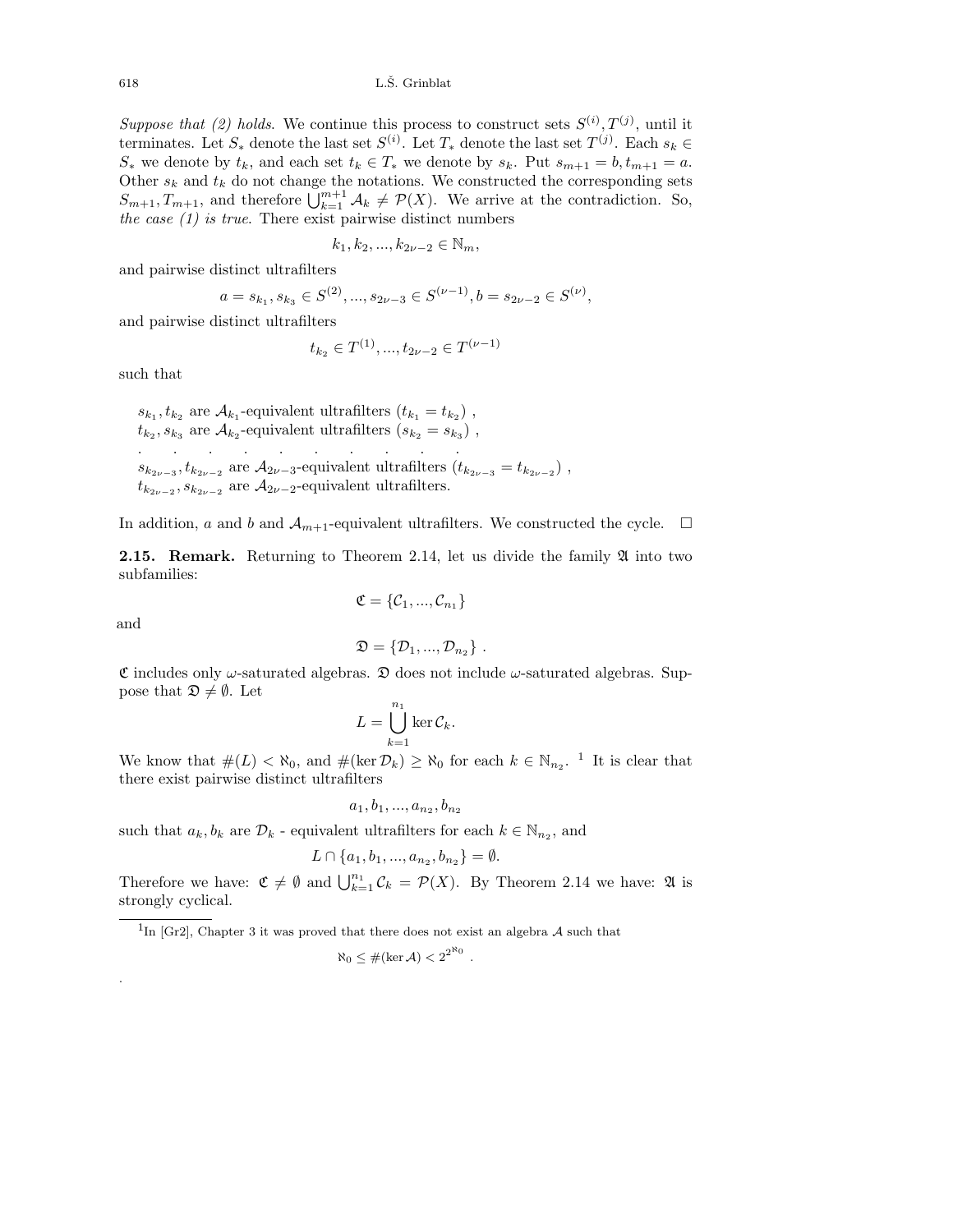#### 2.16. The proof of Theorem 1.11. Let

$$
\mathfrak{A}' = \{ \mathcal{A}_k \in \mathfrak{A} \mid \mathcal{A}_k \text{ is a simple algebra} \}.
$$

By Theorem 2.7 we have  $\bigcup \mathfrak{A}' = \mathcal{P}(X)$ . Suppose that  $\#(\mathfrak{A}') < \aleph_0$ . We know that the family  $\mathfrak{A}'$  is not strongly cyclical. Therefore by the considerations of Remark 2.15 we have:  $\bigcup \mathfrak{A}' \neq \mathcal{P}(X)$ . By this contradiction we have  $\#(\mathfrak{A}') = \aleph_0$ . Put

$$
\mathfrak{A}' = \{\mathcal{A}'_k\}_{k \in \mathbb{N}^+} , Z = \bigcup_{k=1}^{\infty} sp \mathcal{A}'_k .
$$

Let us divide  $\mathfrak{A}'$  into two subsequences:

$$
(1) \mathcal{C}_1, \ldots, \mathcal{C}_k, \ldots
$$

and

$$
(2) \mathcal{D}_1, \ldots, \mathcal{D}_k, \ldots
$$

The first subsequence includes all  $\omega$ -saturated algebras. The second subsequence includes all strictly simple algebras. We recall that ker  $\mathcal{C}_k \subset Z$ . Let  $\mathcal{C}_1, ..., \mathcal{C}_n$  be algebras where  $n \in \mathbb{N}^+$ . We know that  $\bigcup_{k=1}^n C_k \neq \mathcal{P}(X)$  and there exist corresponding sets of ultrafilters  $S_n, T_n \subset Z$ . By Lemma 2.13 we have: if (1) includes only a finite number of algebras or if (1) is empty, then  $\bigcup_{k=1}^{\infty} A'_k \neq \mathcal{P}(X)$ . Therefore (1) has an infinite number of algebras. Since  $\#(\ker \mathcal{C}_k) < \aleph_0$ , we can construct disjoint sets  $S, T \subset Z$  such that the following is true: for each  $k \in \mathbb{N}^+$  there exist  $\mathcal{C}_k$ -equivalent ultrafilters  $\sigma_k, \tau_k$  such that  $\sigma_k \in S, \tau_k \in T$ . Since  $S \cup T$  includes only irregular ultrafilters and  $\#(S \cup T) \leq \aleph_0$ , then  $\overline{S} \cap \overline{T} = \emptyset$ . By Main Statement 2.1 we have  $\bigcup_{k=1}^{\infty} C_k \neq \mathcal{P}(X)$ . From this it follows that (2) is not empty. We assume, without any loss of generality, that (2) has an infinite number of algebras. By Lemma 2.13 we shall construct a countable sequence of pairwise distinct ultrafilters from Z:

$$
a_1^{(1)}, b_1^{(1)}, a_2^{(1)}, b_2^{(1)}, ..., a_k^{(1)}, b_k^{(1)}, \ldots
$$

such that  $a_k^{(1)}$  $(k, b_k^{(1)}, b_k^{(1)}$  are  $\mathcal{D}_k$ -equivalent ultrafilters for each  $k \in \mathbb{N}^+$ . For each  $k \in \mathbb{N}^+$ we consider the algebra  $\mathcal{D}_k^{(1)}$  $k^{(1)}$  for which

$$
\ker \mathcal{D}_k^{(1)} = \{a_k^{(1)}, b_n^{(1)}\}.
$$

Consider the countable sequence of  $\omega$ -saturated algebras

$$
C_1, \mathcal{D}_1^{(1)}, C_2, \mathcal{D}_2^{(1)}, \ldots, C_k, \mathcal{D}_k^{(1)}, \ldots
$$

If this sequence has no cycles, we arrive at the contradiction:  $\bigcup_{k=1}^{\infty} A'_k \neq \mathcal{P}(X)$ . Therefore this sequence of algebras has a cycle  $\mathfrak{C}_1$ . It is obvious that  $\mathfrak{C}_1$  is the cycle of the countable sequence of algebras

$$
C_1, \mathcal{D}_1, C_2, \mathcal{D}_2, ..., C_k, \mathcal{D}_k, ...
$$

Since the ultrafilters  $a_1^{(1)}, b_1^{(1)}, ..., a_k^{(1)}$  $k_k^{(1)}, k_k^{(1)}, \dots$  are pairwise distinct, then  $\mathfrak{C}_1$  is  $\omega$ -cycle. It is clear that  $\mathfrak{C}_1$  contains algebras of kind  $\mathcal{D}_k$ .

Consider a countable sequence of pairwise distinct ultrafilters from Z

$$
a_1^{(2)}, b_1^{(2)}, a_2^{(2)}, b_2^{(2)}, \ldots, a_k^{(2)}, b_k^{(2)}, \ldots
$$
.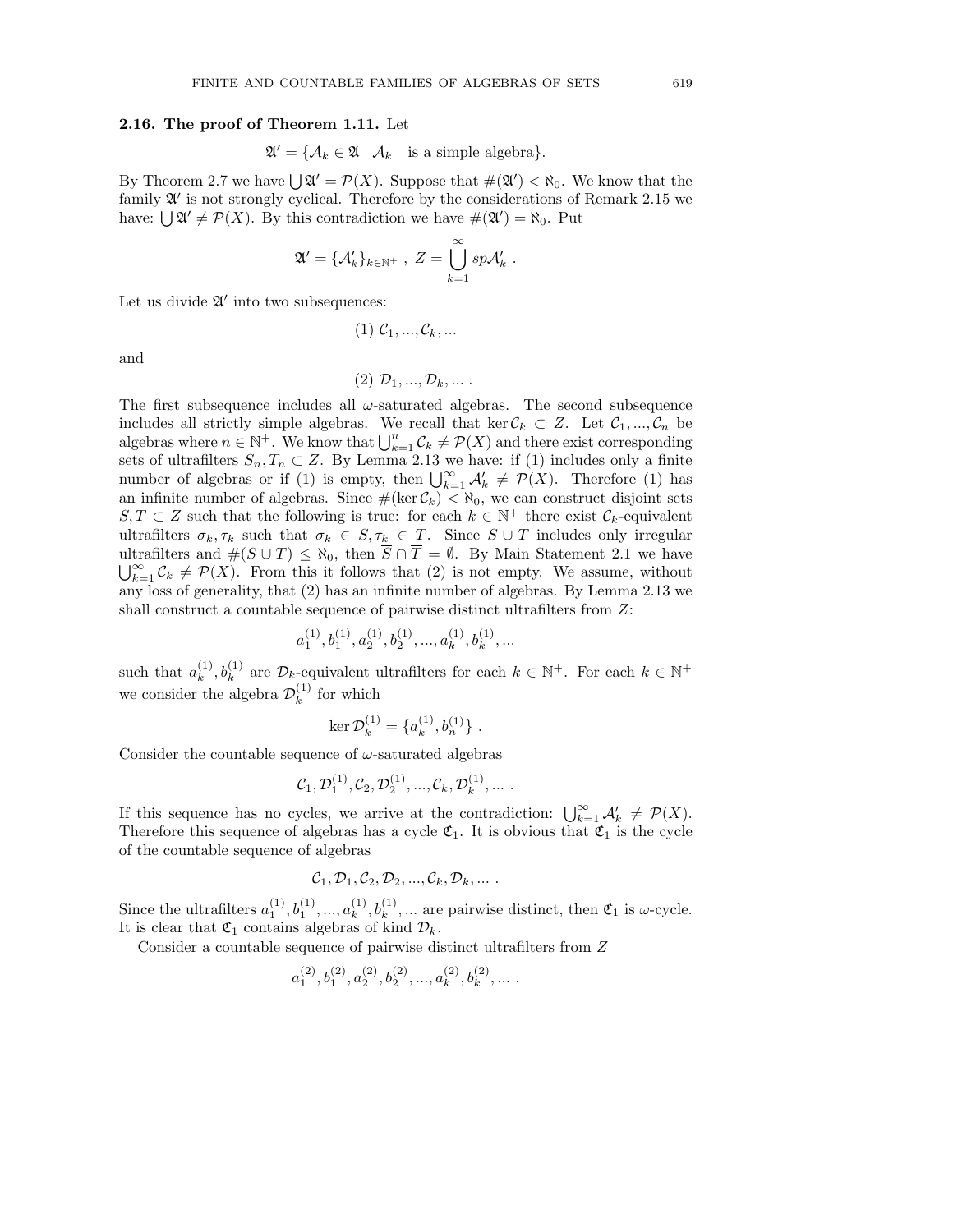If  $\mathcal{C}_k \in \mathfrak{C}_1$  then

$$
\ker \mathcal{C}_k \bigcap \{a_1^{(2)}, b_1^{(2)}, a_2^{(2)}, b_2^{(2)}, \dots, a_k^{(2)}, b_k^{(2)}, \dots\} = \emptyset.
$$

Moreover,  $a_k^{(2)}$  $(k, k)$  are  $\mathcal{D}_{k}$  - equivalent ultrafilters for each  $k \in \mathbb{N}^{+}$ . For each  $k \in \mathbb{N}^{+}$ we consider the algebra  $\mathcal{D}_k^2$  for which

$$
\ker \mathcal{D}_k^{(2)} = \{a_k^{(2)}, b_k^{(2)}\} .
$$

Consider the countable sequence of  $\omega$  - saturated algebras

$$
\mathcal{C}_1, \mathcal{D}_1^{(2)}, \mathcal{C}_2, \mathcal{D}_2^{(2)}, ..., \mathcal{C}_k, \mathcal{D}_k^{(2)}, ...
$$

This sequence has a cycle  $\mathfrak{C}_2$ . It is obvious that  $\mathfrak{C}_2$  is the cycle of the countable sequence of algebras

$$
\mathcal{C}_1, \mathcal{D}_1, \mathcal{C}_2, \mathcal{D}_2, ..., \mathcal{C}_k, \mathcal{D}_k, ...
$$

It is clear that  $\mathfrak{C}_2$  is  $\omega$ -cycle, and  $\mathfrak{C}_2$  contains algebras of kind  $\mathcal{D}_k$ .

Consider a countable sequence of pairwise distinct ultrafilters from Z

$$
a_1^{(3)}, b_1^{(3)}, a_2^{(3)}, b_2^{(3)}, ..., a_k^{(3)}, b_k^{(3)}, \ldots \,.
$$

If  $\mathcal{C}_k$  belongs either to  $\mathfrak{C}_1$  or  $\mathfrak{C}_2$ , then

$$
\ker \mathcal{C}_k \bigcap \{a_1^{(3)}, b_1^{(3)}, a_2^{(3)}, b_2^{(3)}, ..., a_k^{(3)}, b_k^{(3)}, ...\} = \emptyset.
$$

Moreover,  $a_k^{(3)}$  $(k, k)$  are  $\mathcal{D}_k$ -equivalent ultrafilters for each  $k \in \mathbb{N}^+$  etc. Continuing our process we shall construct a countable splitting sequence of  $\omega$ -cycles.

2.17. Now we turn to the necessary conditions of the main Theorem 1.17. In this theorem it is necessary to assume that  $B_k$  are  $\sigma$ -algebras.

**Theorem.** There exist families of  $\sigma$ -algebras  $\mathfrak{A} = {\mathcal{A}_k}_{k \in \mathbb{N}^+}$ , and the following is true:

I.  $\bigcup_{k=1}^{\infty} A_k = \mathcal{P}(X);$ 

II.  $\bigcup \{ A_k \mid A_k \text{ is } \omega-\text{saturated algebra} \} \neq \mathcal{P}(X).$ 

We approve that for such a family  $\mathfrak A$  there exists an extension  $\mathfrak B$  which does not contain any cycle. <sup>2</sup>

**Proof.** It is clear that there exist families of  $\sigma$ -algebras  $\mathfrak{A} = {\mathcal{A}_k}_{k \in \mathbb{N}^+}$  with the conditions I and II. Let us divide  $\mathfrak A$  into two subsequences:

$$
(1) \ \mathcal{C}_1, ..., \mathcal{C}_k, ...
$$

and

$$
(2) \mathcal{D}_1, ..., \mathcal{D}_k, ...
$$

The first subsequence includes all  $\omega$ -saturated algebras. The second subsequence includes all other algebras. It is clear that (1) includes an infinite number of algebras and (2) is not empty. Suppose that (2) contains an infinite number of algebras. For each  $k \in \mathbb{N}^+$  we can take  $\mathcal{C}_k$ -equivalent ultrafilters  $\sigma_k, \tau_k$  such that  $S \cap T = \emptyset$ , where  $S = \bigcup \{\sigma_k\}, T = \bigcup \{\tau_k\}.$  For each  $k \in \mathbb{N}^+$  we consider the algebra  $\mathcal{C}_k^*$  with

$$
\ker \mathcal{C}_k^* = \{\sigma_k, \tau_k\} .
$$

<sup>&</sup>lt;sup>2</sup>It is obvious that  $\mathfrak B$  is not a  $\sigma$ -extension of  $\mathfrak A$ .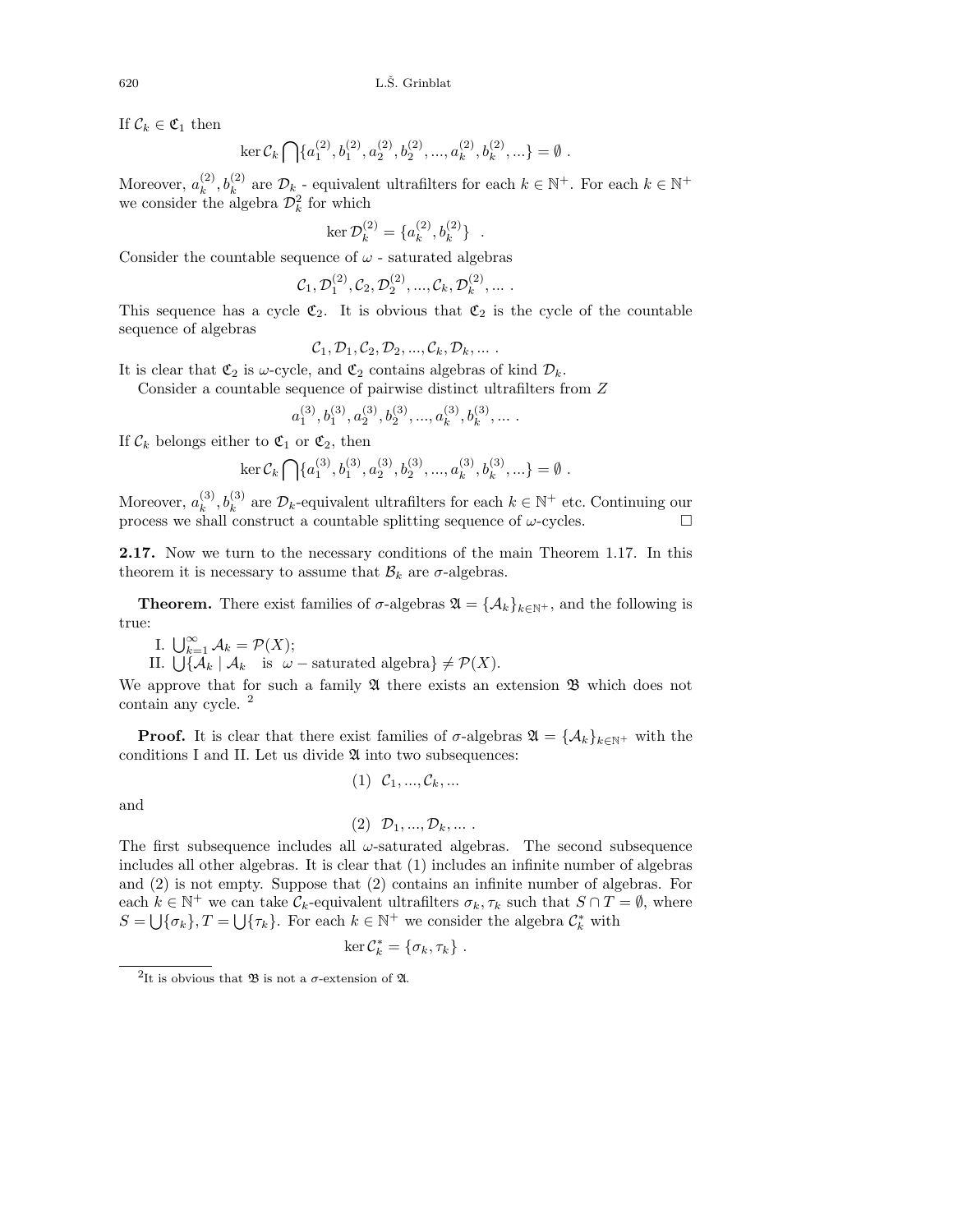It is clear (see the footnote 1) that there exist pairwise distinct ultrafilters

$$
a_1, b_1, a_2, b_2, ..., a_k, b_k, ...
$$

such that  $a_k, b_k$  are  $\mathcal{D}_k$ -equivalent ultrafilters, and

$$
(S \cup T) \cap \{a_1, b_1, ..., a_k, b_k, ...\} = \emptyset .
$$

For each ker  $\in \mathbb{N}^+$  we consider the algebra  $\mathcal{D}_k^*$  with

$$
\ker \mathcal{D}_k^* = \{a_k, b_k\}^{3}
$$

We have the extension

$$
\mathfrak{B} = \{\mathcal{C}_1^*, ..., \mathcal{C}_k^*, ..., \mathcal{D}_1^*, ..., \mathcal{D}_k^*, ...\}
$$

of  $\mathfrak A$ . If  $\mathfrak B$  has a cycle  $\{\mathfrak B^*,B^*\}$  then

$$
\mathfrak{B}^* = \{ \mathcal{C}_{k_1}^*, ..., \mathcal{C}_{k_{\nu}}^* \}, \nB^* = \{ q_{k_1}, ..., q_{k_{\nu}} \} \subset S \cup T ,
$$

*ν* is an odd number  $\geq 3$  etc. If  $q_{k_1} \in S$  then  $q_{k_1} = \sigma_{k_1}, q_{k_2} = \tau_{k_1} = \tau_{k_2}, q_{k_3} = \sigma_{k_2}$ . If  $\nu > 3$  then  $\sigma_{k_2} = \sigma_{k_3}$ ,  $q_{k_4} = \tau_{k_3}$  etc. It is clear that  $q_{k_\nu} = \sigma_{k_{\nu-1}}$ . However,  $\sigma_{k_1}, \sigma_{k_{\nu-1}} \in S$ , and therefore they are not  $\mathcal{C}_{k_{\nu}}^*$ -equivalent ultrafilters. We arrive at a contradiction;  $\mathfrak{B}$  does not contain any cycle.

## 3. On sufficient conditions

**3.1. The proof of Theorem 1.14.** Consider the corresponding sets of ultrafilters  $S_n, T_n$  (see Section 2.2). For each  $k \in \mathbb{N}_n$  consider the algebra  $\mathcal{B}_k$  with ker  $\mathcal{B}_k =$  ${s_k, t_k}$ . The family of algebras  $\mathfrak{B} = {\mathcal{B}_k}_{k \in \mathbb{N}_n}$  has no cycle (see the end of the proof of Theorem 2.17).

3.2. We begin the preparation for the proof of Theorem 1.15.

**Definition.** Let A be an algebra and  $U \in \mathcal{P}(X)$ . We denote by  $\mathcal{A}_U$  the algebra

 $\{Q \in \mathcal{P}(X) \mid \text{there exists } V \in \mathcal{A} \text{ such that } Q \cap U = V \cap U \}.$ 

It is clear that  $\mathcal{A}_U \supset \mathcal{A}$ . It is clear that if  $\mathcal A$  is a  $\sigma$ -algebra, then  $\mathcal{A}_U$  is a  $\sigma$ -algebra.

3.3. The proof of the next lemma is not difficult.

**Lemma.** We have  $\mathcal{A}_U \neq \mathcal{P}(X)$  if and only if there exist A-equivalent ultrafilters a, b such that  $U \in a, b$ .

3.4. The proof of the next lemma is not difficult.

**Lemma.** Let  $\mathcal A$  be a  $\sigma$ -algebra,  $S$  and  $T$  are disjoint sets of irregular ultrafilters,  $\#(S \cup T) = \aleph_0$ , and s, t are A-equivalent ultrafilters  $s \in \overline{S}, t \in \overline{T}$ . Then there exist A-equivalent ultrafilters s' and t' such that  $s' \in S, t' \in T$ .

**3.5. Lemma.** Let  $\{\mathcal{A}_k\}_{k\in\mathbb{N}^+}$  be a family of simple  $\sigma$ -algebras and  $\bigcup_{k=1}^{\infty} \mathcal{A}_k \neq \mathcal{P}(X)$ . Then there exist disjoint sets of irregular ultrafilters S and T such that  $\#(S \cup T) \leq \aleph_0$ , and for each  $k \in \mathbb{N}^+$  there exist  $\mathcal{A}_k$ -equivalent ultrafilters  $s_k, t_k$ , where  $s_k \in S, t_k \in T$ .

<sup>&</sup>lt;sup>3</sup>There exists, necessarily, a non  $\sigma$ -algebra between algebras  $\mathcal{D}_k^*$ .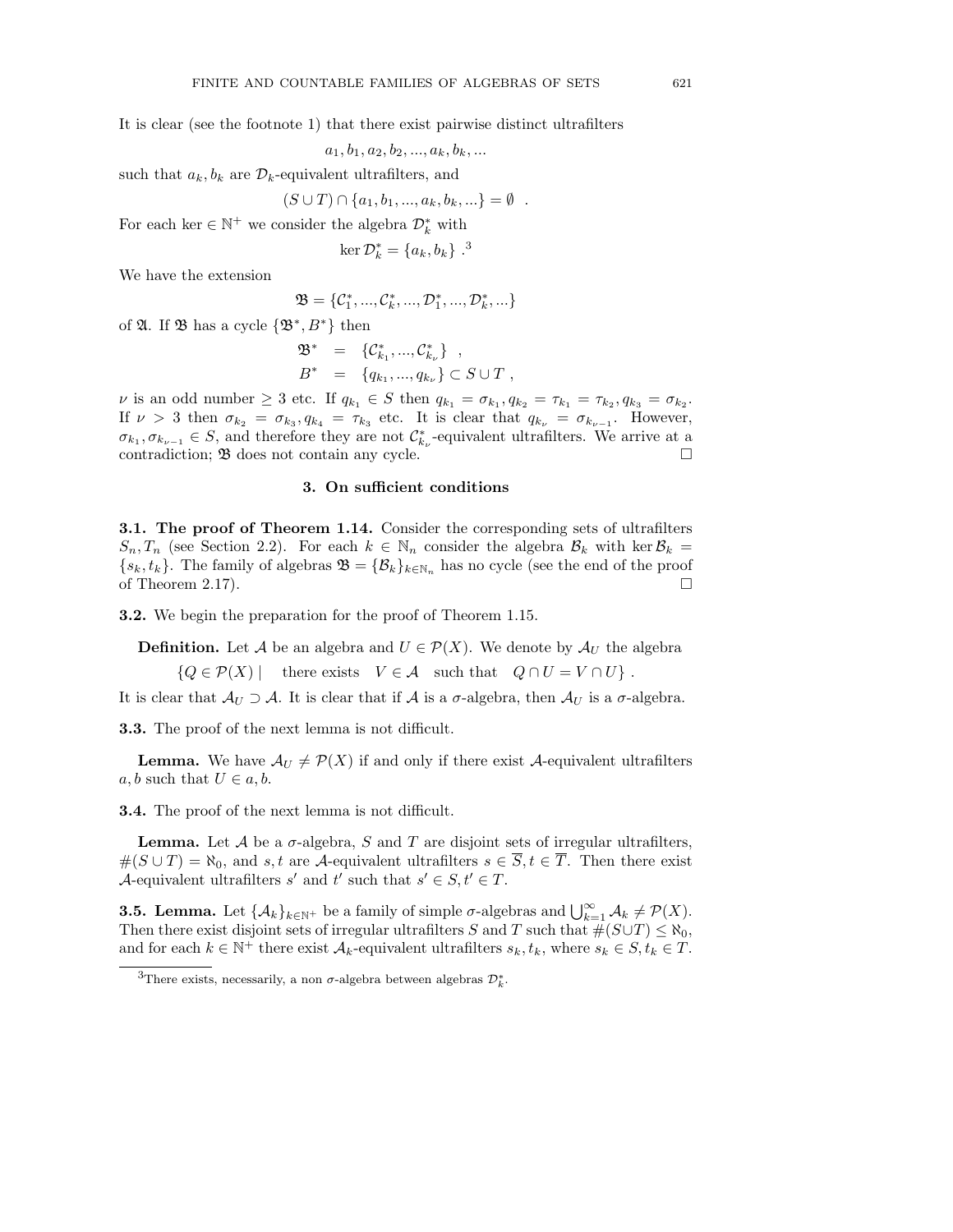$622$  L.S. Grinblat

**Proof.** There exist disjoint sets U and V such that for each  $k \in \mathbb{N}^+$  there exist  $\mathcal{A}_k$ -equivalent ultrafilters  $\sigma_k, \tau_k$  and  $\sigma_k \ni U, \tau_k \ni V$ . If  $\sigma_k$  is a regular ultrafilter (it is possible if  $A_k$  is strictly simple algebra), then there exists a countable set of irregular points  $S_{(k)} \subset U$  and  $\sigma_k \in S_{(k)}$ . By analogy, if  $\tau_k$  is a regular ultrafilter then there exists a countable set of irregular points  $T_{(k)} \subset \overline{V}$  and  $\tau_k \in \overline{T}_{(k)}$ . Therefore for each  $k \in \mathbb{N}^+$  there exist at most countable sets of irregular points  $S_{(k)}$ ,  $T_{(k)}$  such that

$$
\sigma_k \in \overline{S}_{(k)} \subset \overline{U}, \quad \tau_k \in \overline{T}_{(k)} \subset \overline{V} .
$$

By Lemma 3.4 for each  $k \in \mathbb{N}^+$  there exists  $\mathcal{A}_k$ -equivalent irregular ultrafilters  $s_k$  and  $t_k$  such that  $s_k \ni U, t_k \ni V$ . Put

$$
S = \{s_k\}_{k \in \mathbb{N}^+}, \quad T = \{t_k\}_{k \in \mathbb{N}^+}.
$$

3.6. The next theorem from [Gr2], Chapter 17 is a generalization of Theorem 2.7

**Theorem.** Let  $\{\mathcal{A}_k\}_{k\in\mathbb{N}^+}$  and  $\{\mathcal{B}_k\}_{k\in\mathbb{N}^+}$  be two families of  $\sigma$ -algebras. Let all the algebras  $A_k$  be simple, and along the algebras  $B_k$  let there be no simple algebras. Then there exist pairwise disjoint sets  $W, U_1, ..., U_k, ..., V_1, ..., V_k, ...$  such that

- (1) ker  $\mathcal{A}_k \subset \overline{W}$  for all  $k \in \mathbb{N}^+$ ;
- (2) if a set Q contains one of the two sets  $U_k, V_k$  and its intersection with the other set is empty, then  $Q \notin \mathcal{B}_k$ .

It is clear that in the proof of this theorem the Gitik-Shelah theorem is used (see Remark 2.8). It is clear that for each  $k \in \mathbb{N}^+$  there exists  $\mathcal{B}_k$ -equivalent ultrafilters  $a_k, b_k$  such that  $U_k \in a_k, V_k \in b_k$ .

3.7. Proof of Theorem 1.15. We assume, without any loss of generality, that it is possible to divide the family A into two subfamilies:

$$
(1) \quad \{ \mathcal{C}^{(k)} \}_{k \in \mathbb{N}^+}, \quad (2) \quad \{ \mathcal{D}^{(k)} \}_{k \in \mathbb{N}^+} .
$$

The subfamily (1) includes all simple algebras. The subfamily (2) includes all other algebras. By Lemma 3.5 and Theorem 3.6 there exist disjoint sets of irregular ultrafilters  $S, T$  and pairwise disjoint sets  $U_1^1, U_2^1, U_1^2, U_2^2, ..., U_1^k, U_2^k, ...$  such that the following holds:

- $(1)$  # $(S \cup T)$  ≤  $\aleph_0$ ;
- (2) for each  $k \in \mathbb{N}^+$  there exist  $\mathcal{C}^{(k)}$ -equivalent ultrafilters  $s_k, t_k$  such that  $s_k \in \mathbb{N}$  $S, t_k \in T;$
- (3)  $(\overline{S} \cup \overline{T}) \cap (\overline{U_1^k} \cup \overline{U_2^k}) = \emptyset$  for each  $k \in \mathbb{N}^+$ ;
- (4) for each  $k \in \mathbb{N}^+$  there exist  $\mathcal{D}^{(k)}$ -equivalent ultrafilters  $a_k, b_k$  such that  $U_1^k \in$  $a_k, U_2^k \in b_k$ .

.

Put

$$
V_k=U_1^k\cup U_2^k
$$

 $V_k = U_1^k \cup U_2^k$ .<br>For each  $k \in \mathbb{N}^+$  we consider two  $\sigma$  - algebras  $\mathcal{B}'_k, \mathcal{B}''_k$ :

$$
\ker \mathcal{B}'_k = \{s_k, t_k\},
$$
  

$$
\mathcal{B}''_k = \mathcal{D}^{(k)}_{V_k}.
$$

By Lemma 3.3 we have  $\mathcal{B}'_k \neq \mathcal{P}(X)$ . The family  $\mathfrak{B} = {\mathcal{B}'_k, \mathcal{B}''_k}_{k \in \mathbb{N}^+}$  is the  $\sigma$ -extension of the family  $\{\mathcal{C}^{(k)}, \mathcal{D}^{(k)}\}_{k\in\mathbb{N}^+}$ . It is clear that **B** has no cycle (see the end of the proof of Theorem 2.17).